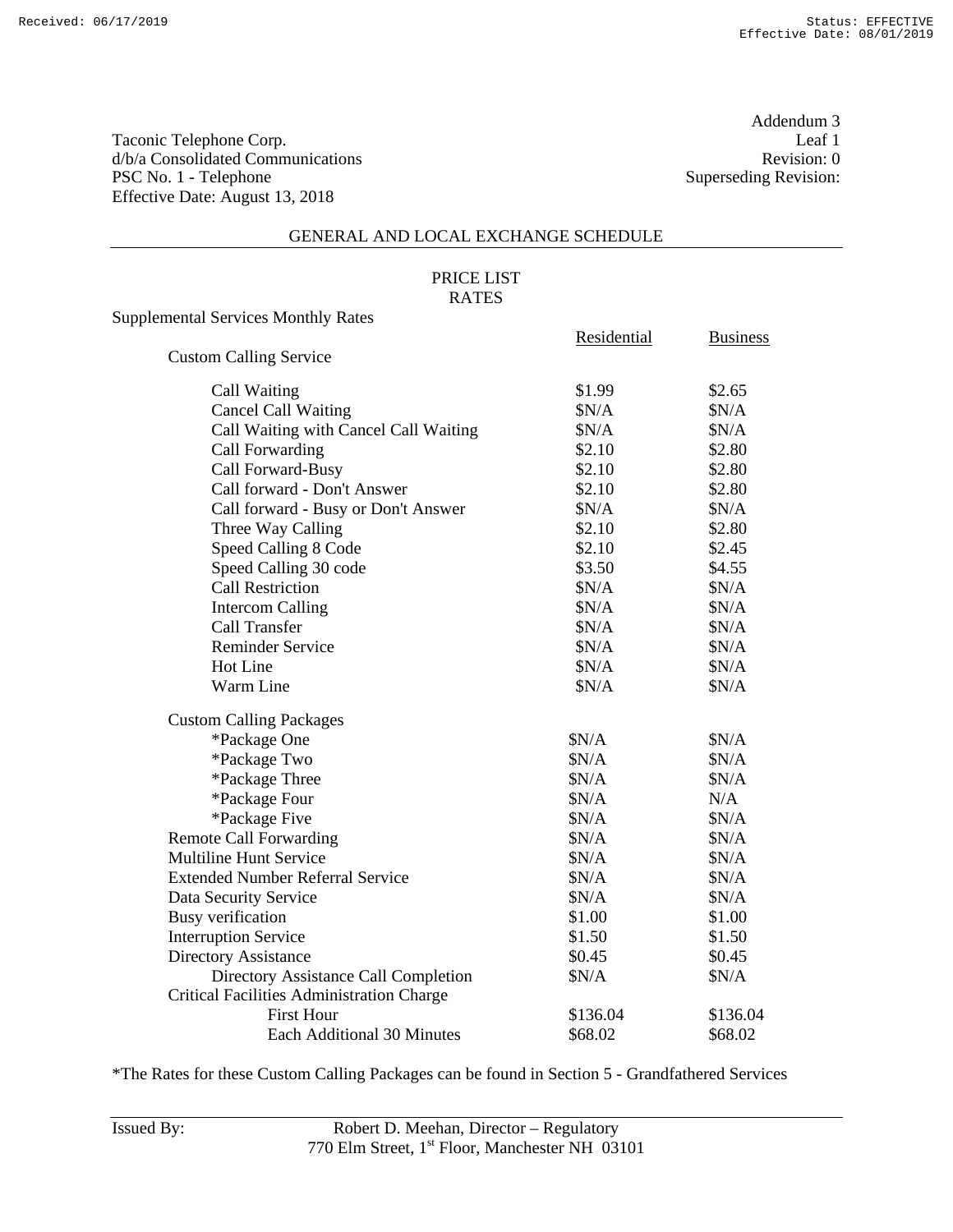Addendum 3<br>Leaf 2

#### GENERAL AND LOCAL EXCHANGE SCHEDULE

## PRICE LIST CONT'D.) RATES (CONT'D.)

# Group Seven

|                                                      | Residential |          | <b>Business</b> |
|------------------------------------------------------|-------------|----------|-----------------|
| Voice Mail Service (per month)                       |             |          |                 |
| <b>Basic Service</b>                                 | \$4.68      |          | \$6.53          |
| Enhanced - "Message Mate" Service                    | \$6.50      |          | \$8.90          |
| Family                                               | \$6.00      |          | \$8.40          |
| Each additional box over 4                           | \$1.00      |          | \$1.00          |
| <b>Enhanced Plus - Residential</b>                   | \$9.75      |          | \$N/A           |
| <b>Business Plus</b>                                 | \$N/A       |          | \$9.75          |
| Auto Attendant                                       | N/A         |          | \$12.50         |
| Maximum Message Length (minutes)                     | 3.0         |          | 3.0             |
| Maximum Total Messages Stored                        | 50          |          | 50              |
| Group Eight (Private Line Service)                   |             |          |                 |
| Switched 56 Kbps Service                             |             |          |                 |
| Non-Recurring charge<br>Service Establishment Charge |             | \$125.00 |                 |
| <b>Monthly Recurring Charges</b>                     |             |          |                 |
| Port - Low Speed                                     |             | \$7.75   |                 |
| Port - High Speed                                    |             | \$7.75   |                 |
| Link                                                 |             | \$53.50  |                 |
| Network Call Usage (per call)                        |             |          |                 |
| Local Calls (per minute, fraction thereof)           |             | \$0.07   |                 |
| All other Calls (per minute, fraction thereof)       |             | \$0.02   |                 |

The Company concurs with the rates filed by New York Telephone in tariff P.S.C. No. 900 - telephone for private line service.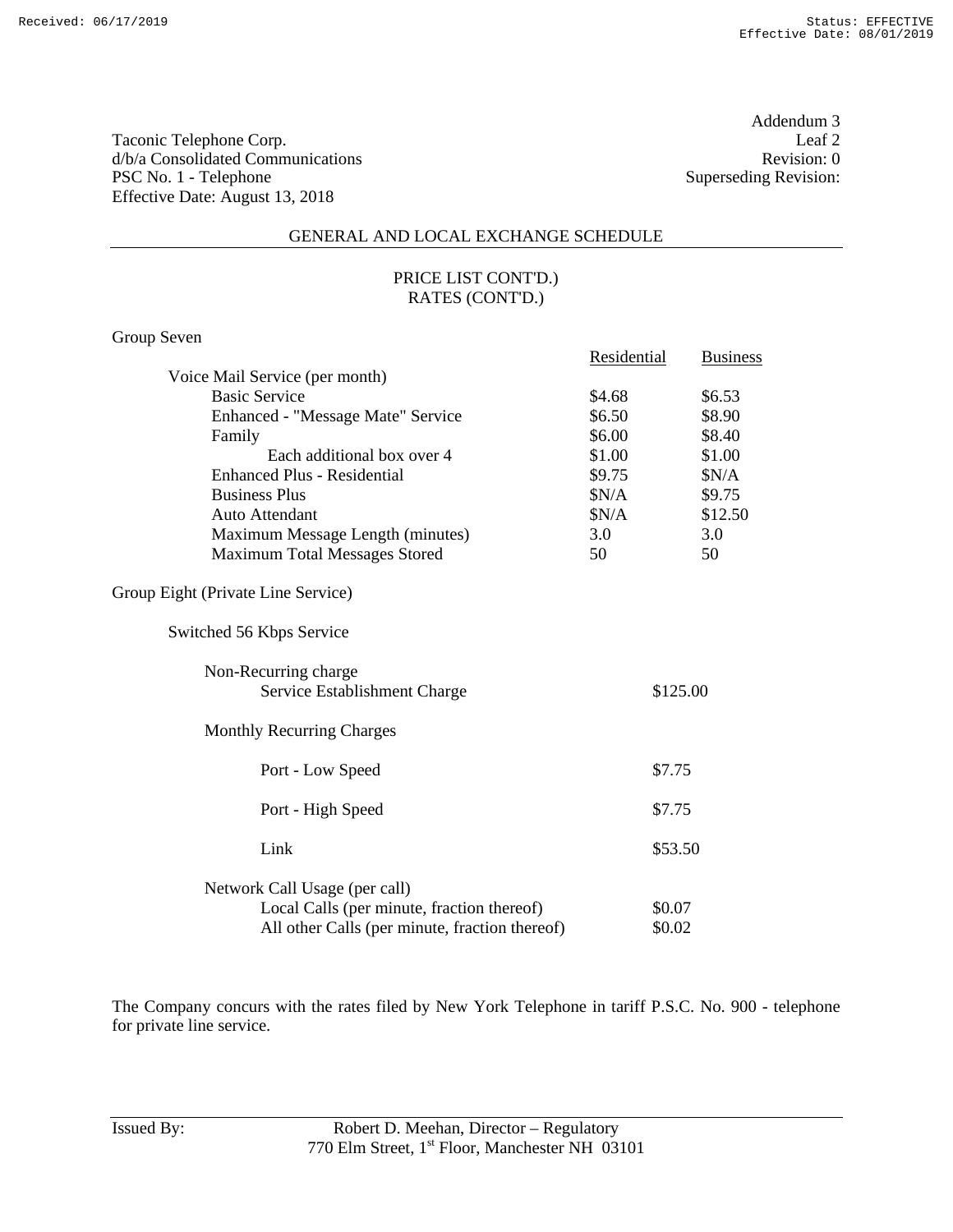Taconic Telephone Corp. Leaf 3<br>  $d/b/a$  Consolidated Communications Revision: 1 d/b/a Consolidated Communications PSC No. 1 - Telephone Superseding Revision: 0 Effective Date: February 1, 2019

Addendum 3

Residential Business

#### GENERAL AND LOCAL EXCHANGE SCHEDULE

### PRICE LIST (CONT'D.) RATES (CONT'D.)

Group Seven (Supplemental Services)

| Custom Local Area Signaling Services (CLASS)                                                             |        |         |
|----------------------------------------------------------------------------------------------------------|--------|---------|
| Calling Number Identification (Calling Number ID)<br>Calling Name & Number Identification (Calling Name) | \$5.45 | \$7.45  |
| ID)                                                                                                      | \$6.57 | \$8.47  |
| Calling Number Identification/Calling Name &                                                             |        |         |
| Number Identification (Blocking Options)*                                                                |        |         |
| <b>Restrict Change Charge</b>                                                                            | \$5.00 | \$5.00  |
| Per Call Charge                                                                                          | \$0.00 | \$0.00  |
| Per Line Charge                                                                                          | \$0.00 | \$0.00  |
| Call Rejection - Selective (Call Screening)                                                              | \$1.95 | \$2.95  |
| Anonymous Call Rejection                                                                                 | \$3.00 | \$4.50  |
| <b>Repeat Dialing (Callback Busy)</b>                                                                    | \$3.00 | \$4.50  |
| Usage Charge Per Call                                                                                    | \$0.75 | \$0.75  |
| Automatic Recall (Call Return)                                                                           | \$3.00 | \$4.50  |
| Usage Charge Per Call (\$6.00 cap)                                                                       | \$0.75 | \$0.75  |
| Call Trace (Calling Number Trace)                                                                        |        |         |
| Usage Charge Per Call                                                                                    | \$1.50 | \$1.50  |
| <b>Custom Local Area Signaling Service Packages</b>                                                      |        |         |
| Calling Number ID, Callback Busy, Call Return                                                            | \$8.00 | \$12.00 |
| Calling Number ID, Callback Busy                                                                         | \$7.00 | \$10.00 |
| Calling Number ID, Call Return                                                                           | \$7.00 | \$10.00 |
| Callback Busy, Call Return                                                                               | \$4.00 | \$6.00  |

\*A customer is entitled to change blocking options two times during six months after Call ID services are available in the customer's Central Office territory. A new customer is also entitled to change two times if they are a new customer to the serving area of the Central Office territory. Customers electing the per line option after the initial six months or in excess of two changes within the six month period will incur a non-recurring central office connection charge as specified in Section 3 of this tariff.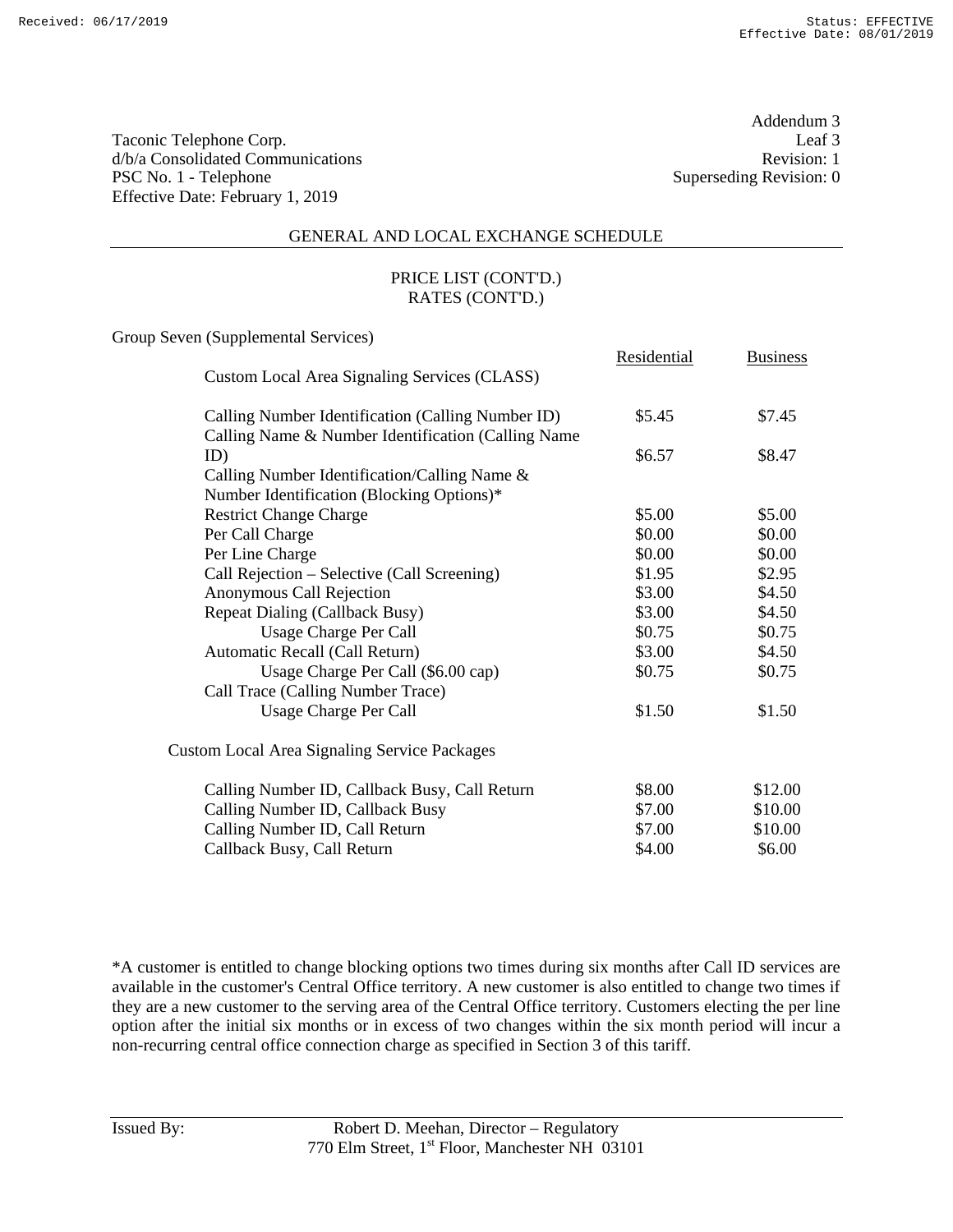Addendum 3

# GENERAL AND LOCAL EXCHANGE SCHEDULE

### PRICE LIST (CONT'D.) RATES (CONT'D.)

Group Six (Local Exchange Services) - All Exchanges

Direct Inward Dialing Service

|           |                                               | <b>Monthly Rate</b><br>\$N/A<br>\$N/A<br>\$N/A |                 |  |
|-----------|-----------------------------------------------|------------------------------------------------|-----------------|--|
|           | Rotary                                        |                                                |                 |  |
|           | Tone                                          |                                                |                 |  |
|           | <b>Monthly Directory Rate</b>                 |                                                |                 |  |
|           | (per N/A directory numbers)                   |                                                |                 |  |
|           |                                               | Per ¼ Mile                                     | Minimum         |  |
|           |                                               | Rate                                           | Rate            |  |
|           | Off-Premises Extension Service (per 1/4 mile) |                                                |                 |  |
|           | <b>General Distribution</b>                   | \$2.62                                         | \$7.12          |  |
|           | Non-General Distribution                      | \$2.09                                         | \$2.09          |  |
|           | Interexchange                                 | \$2.38                                         | \$2.38          |  |
|           |                                               |                                                |                 |  |
|           | Group One (General Rules and Regulation)      |                                                |                 |  |
|           |                                               | Residential                                    | <b>Business</b> |  |
|           | <b>Special Assembly Quotation Charge</b>      | \$N/A                                          | \$N/A           |  |
|           |                                               |                                                |                 |  |
|           | <b>Return Check Charge</b>                    | \$10.00                                        | \$10.00         |  |
|           |                                               |                                                |                 |  |
|           | Late Payment Charge                           | 1.5%                                           | 1.5%            |  |
|           |                                               |                                                |                 |  |
|           | Unauthorized Order Charge                     | \$35.65                                        | \$35.65         |  |
|           |                                               |                                                |                 |  |
|           |                                               |                                                |                 |  |
| Exchange: | Copake and Pine Plains - Rate Group III       |                                                |                 |  |
|           | Peak period: Monday through Friday 8am to 5pm |                                                |                 |  |
|           |                                               |                                                | Rates Per Call  |  |
|           | First minute:                                 |                                                | \$0.10          |  |
|           | Each additional minute:                       |                                                | \$0.04          |  |
|           | Off-peak period: All time periods not peak    |                                                |                 |  |
|           | First minute:                                 |                                                | \$0.07          |  |
|           | Each additional minute                        |                                                | \$0.03          |  |
|           |                                               |                                                |                 |  |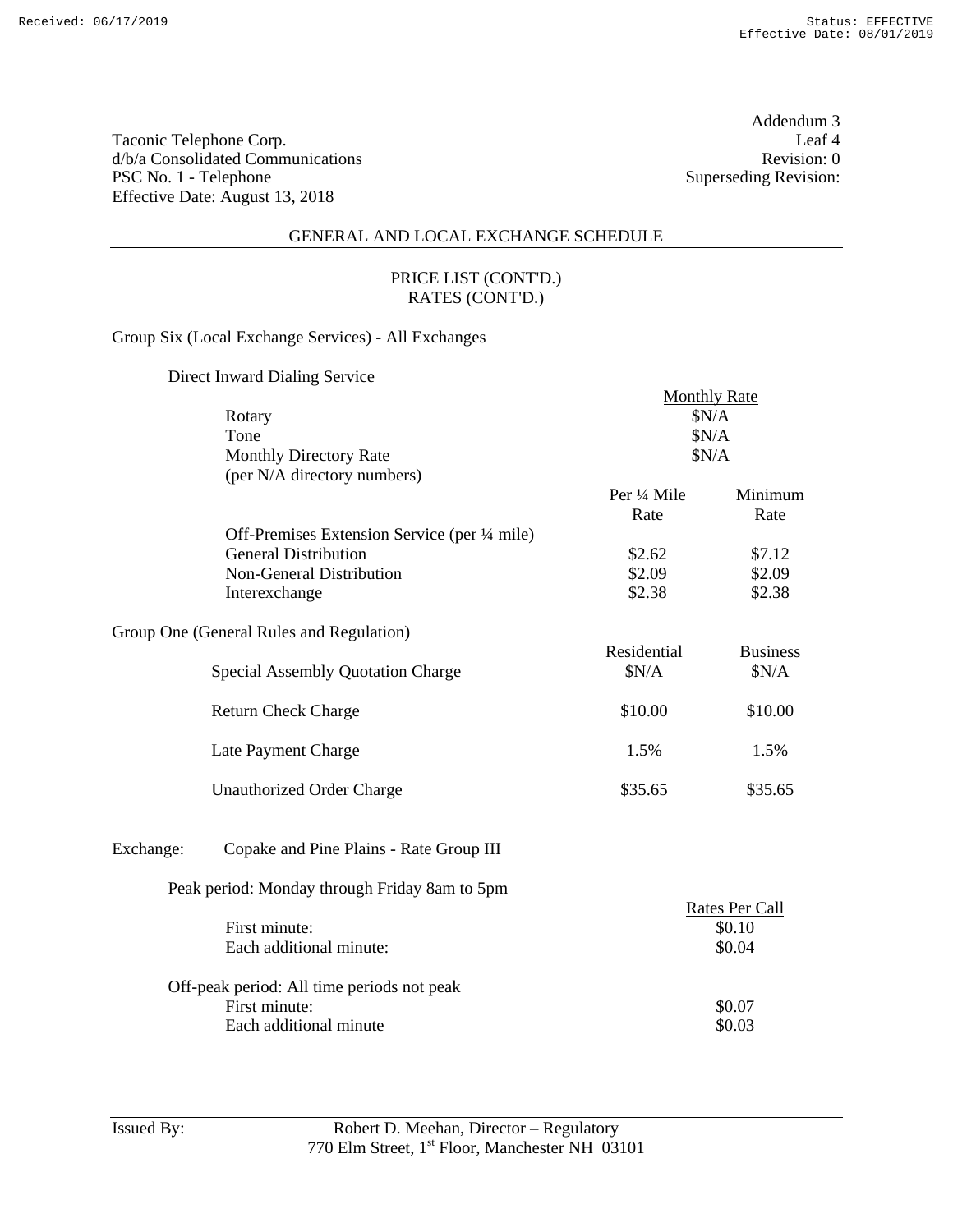Addendum 3

#### GENERAL AND LOCAL EXCHANGE SCHEDULE

#### PRICE LIST (CONT'D.) RATES (CONT'D.)

Special Foreign Exchange Service: Nassau exchange (excluding Public and Semi-Public Payphone Service) is available to customers in the West Lebanon exchange at the Nassau exchange rates plus the following foreign locality charges:

| Class of Service | <b>Monthly Locality Rate</b> |
|------------------|------------------------------|
|                  |                              |
| Individual       | \$15.56                      |
| Two-Party $*$    | \$12.10                      |
| Four-Party *     | \$06.67                      |

Customers within the West Lebanon base rate are cannot receive Four-Party Business Service from the Nassau exchange.

\* Party line service is grandfathered to existing customers.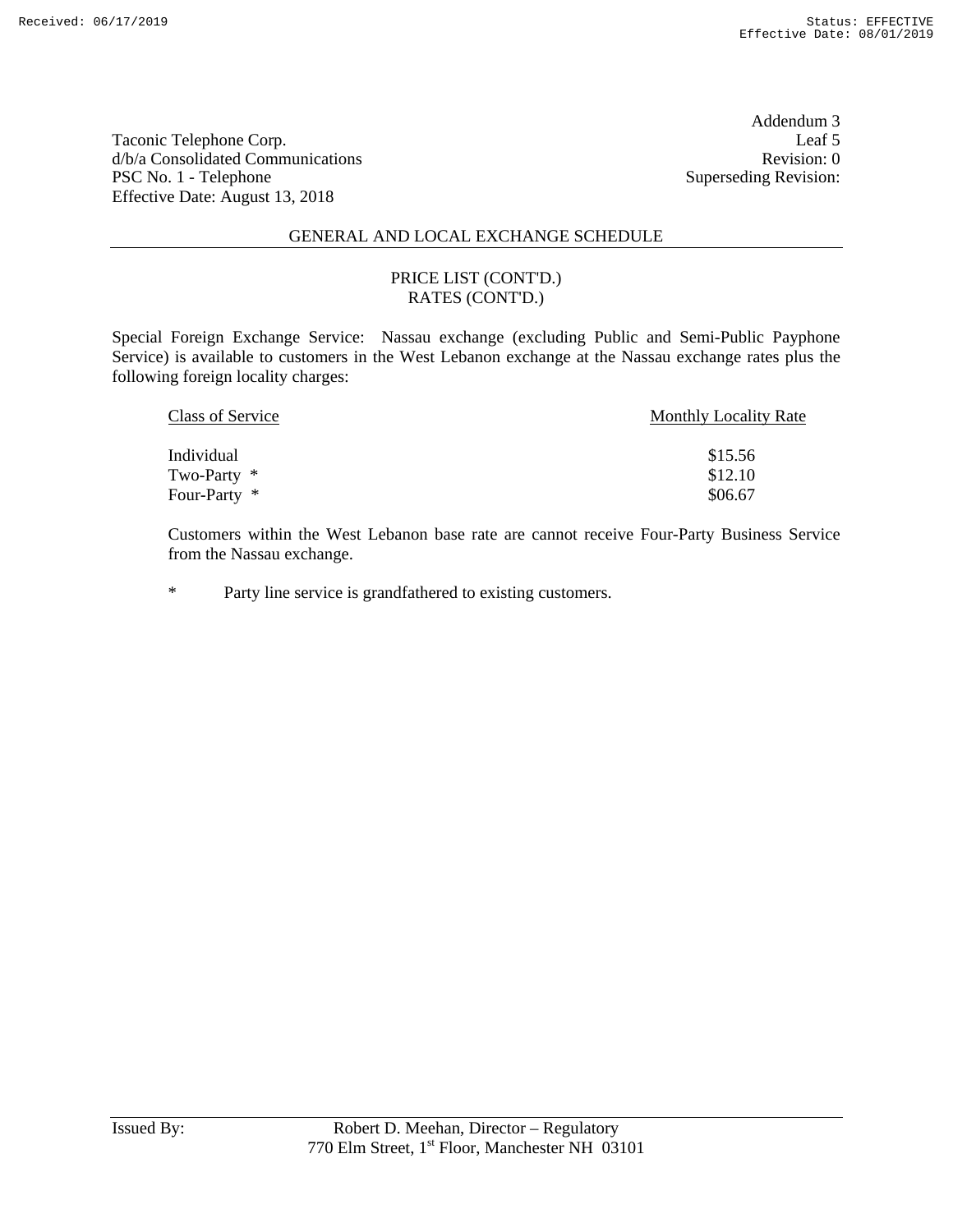Addendum 3<br>Leaf 6

# GENERAL AND LOCAL EXCHANGE SCHEDULE

## PRICE LIST (CONT'D.) RATES (CONT'D.)

Group Two (Connection Charges)

|                                                                                            | Residential                 | <b>Business</b>             |
|--------------------------------------------------------------------------------------------|-----------------------------|-----------------------------|
| Service Order Charge                                                                       | \$9.00                      | \$18.00                     |
| Record Order Charge                                                                        | \$6.00                      | \$12.00                     |
| Central Office Connection Charge*                                                          | \$8.50                      | \$8.50                      |
| Line Change Charge                                                                         | \$N/A                       | \$N/A                       |
| Premise Visit Charge                                                                       | \$17.50                     | \$17.50                     |
| <b>Network Interface</b><br><b>Installation Charge</b>                                     | \$N/A                       | \$N/A                       |
| Rewire Charge                                                                              | \$N/A                       | \$N/A                       |
| Maintenance Service Charge<br><b>Flat Rate</b><br>First .5 Hour<br>Each Additional .5 Hour | \$N/A<br>\$25.00<br>\$15.00 | \$N/A<br>\$25.00<br>\$15.00 |
| <b>Network Access Charge</b>                                                               | \$N/A                       | \$N/A                       |
| <b>Central Office Network Connection Charge</b>                                            | \$N/A                       | \$N/A                       |
| Premises Connection Work Surcharge                                                         | \$N/A                       | \$N/A                       |
| <b>Access Wire Charge</b>                                                                  | \$N/A                       | \$N/A                       |
| Data Base Administration Charge                                                            | \$N/A                       | \$N/A                       |
| <b>Resotral Charge</b>                                                                     | \$N/A                       | \$N/A                       |
| Moves                                                                                      | \$N/A                       | \$N/A                       |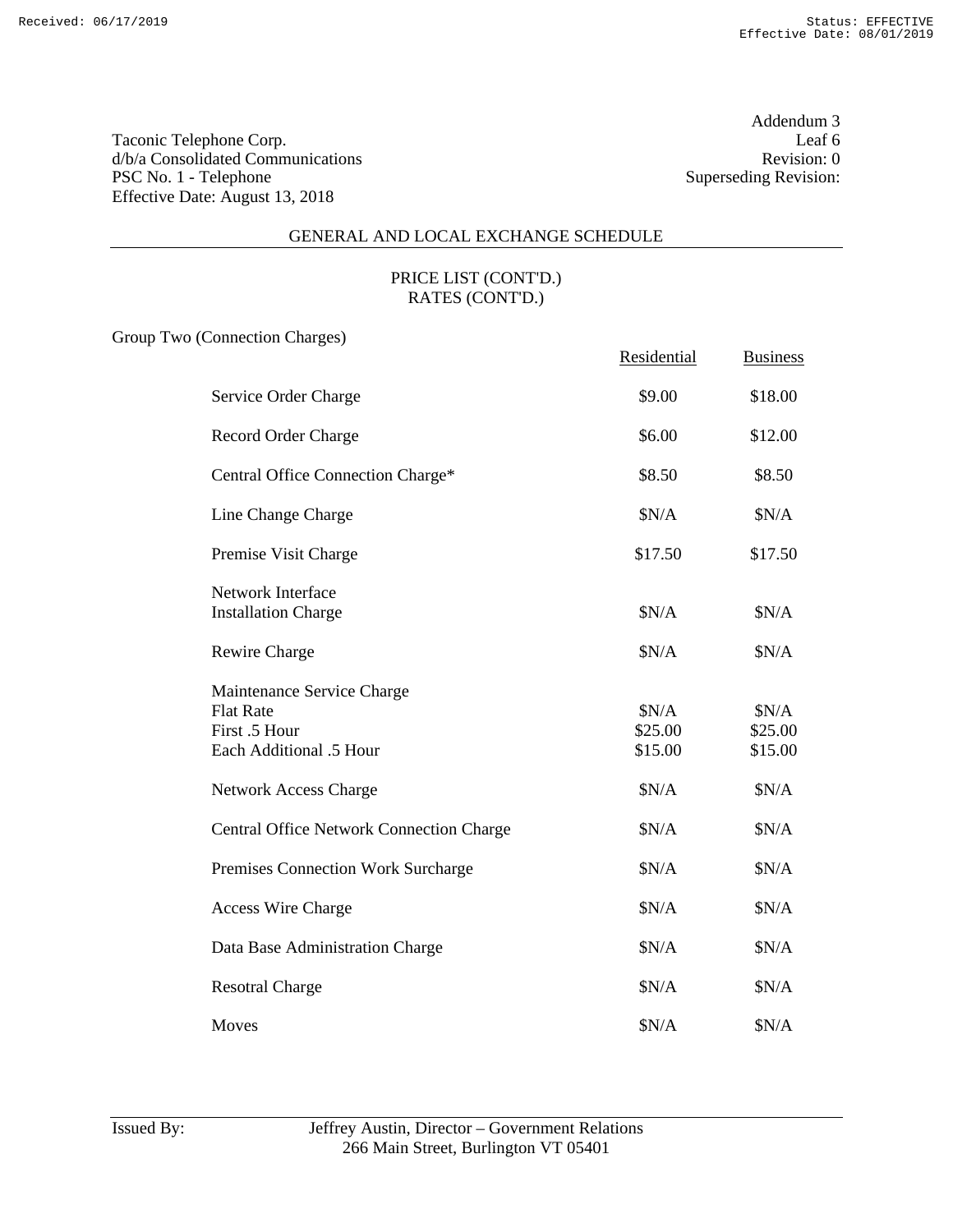Addendum 3<br>Leaf 7

#### GENERAL AND LOCAL EXCHANGE SCHEDULE

# PRICE LIST (CONT'D.) RATES (CONT'D.)

Group Two (Connection Charges) (Cont'd.)

|                                                           | Residential | <b>Business</b> |
|-----------------------------------------------------------|-------------|-----------------|
| <b>Additional Line Charge</b>                             | SN/A        | \$N/A           |
| <b>Premiun Installation Charge</b>                        | SN/A        | \$N/A           |
| Telecommunications Service Priority Administrative Charge | \$54.63     | \$54.63         |

#### Group Three (Construction Charges)

Pole Attachment

| Annual Wireline Pole Attachment Rate | \$5.30           | (C) |
|--------------------------------------|------------------|-----|
| Annual Wireless Pole Attachment Rate | \$5.30 per foot* | (N) |
| <b>Other Licensee Rate</b>           | N/A              |     |

#### Group Four (Billing)

|                                    | Residential | <b>Business</b> |
|------------------------------------|-------------|-----------------|
| Monthly Multiple Bill Charge       | N/A         | N/A             |
| Maximum Number of Duplicate Bills  | N/A         | N/A             |
| Dial-A-Visit Message Detail Charge | \$1.50      | N/A             |
| Special Billing Detail Charge      | N/A         | N/A             |
| Monthly Large Print Bill Charge    | N/A         | N/A             |
| Government Voucher Charge          | N/A         | N/A             |

\*Issued in Compliance with Order in Case No. 16-M-0330, dated March 14, 2019.

(N)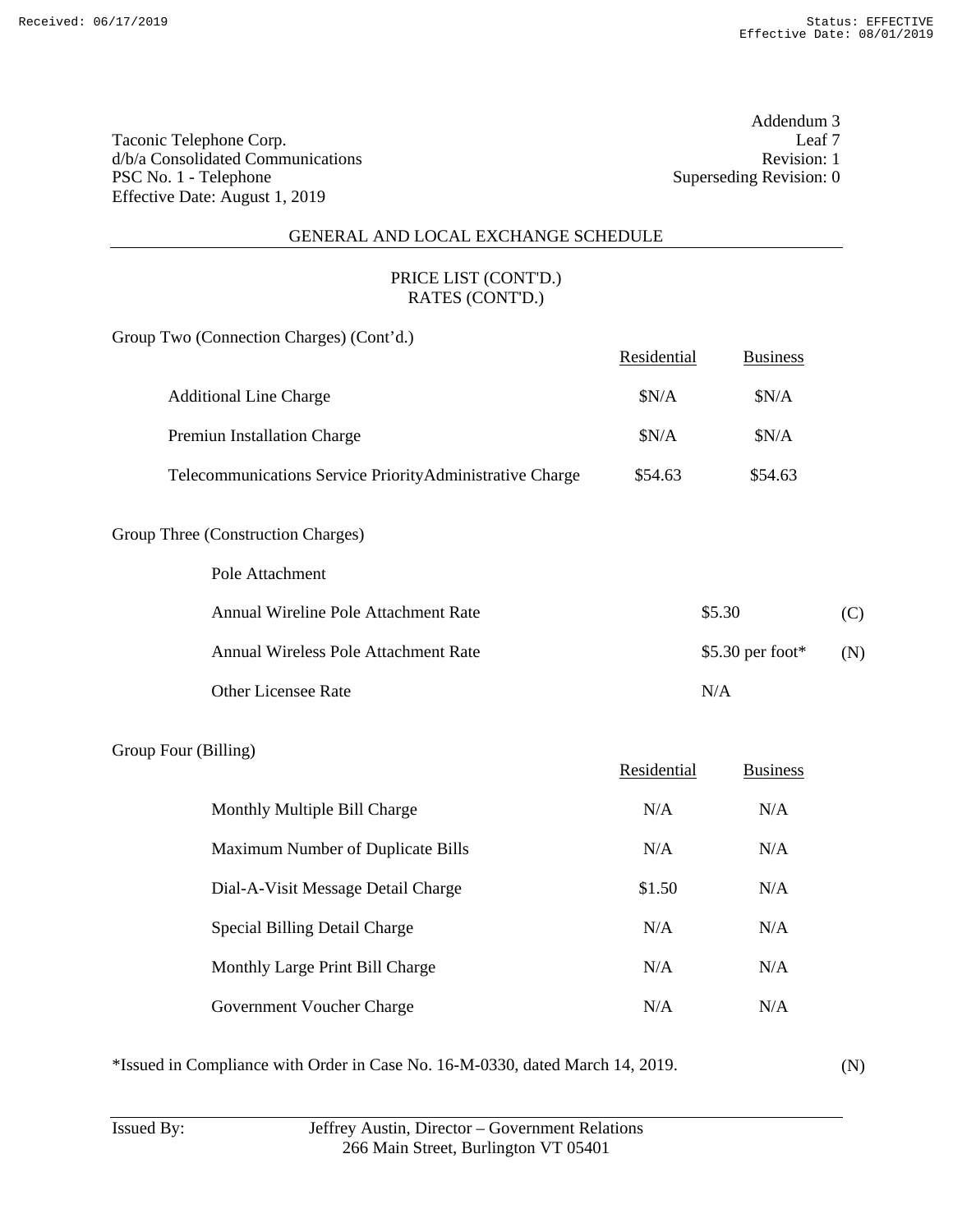Addendum 3 Superseding Revision:

#### GENERAL AND LOCAL EXCHANGE SCHEDULE

### PRICE LIST (CONT'D.) RATES (CONT'D.)

Group Six (Local Exchange Services)

All Exchanges

Foreign Exchange Service

| <b>Mileage Rates</b>                    | <b>Monthly Rate</b><br>$(\text{per } \frac{1}{4} \text{ mile})$ | Minimum<br>Rate |
|-----------------------------------------|-----------------------------------------------------------------|-----------------|
| <b>Intracompany Circuits</b>            |                                                                 |                 |
| <b>Adjacent Exchanges With Toll</b>     | \$1.33                                                          | \$2.66          |
| Adjacent Exchanges W/O Toll             | \$1.33                                                          | \$5.33          |
| Non-adjacent Exchanges With Toll        | \$1.33                                                          | \$5.33          |
| Non-adjacent Exchanges W/O Toll         | \$1.33                                                          | \$5.33          |
| <b>Intercompany Circuits</b>            |                                                                 |                 |
| <b>Adjacent Exchanges With Toll</b>     | \$2.66                                                          | \$10.66         |
| Adjacent Exchanges W/O Toll             | \$2.66                                                          | \$10.66         |
| <b>Toll Substitute Charge</b>           |                                                                 |                 |
| Regular Access Line                     | N/A                                                             |                 |
| Tie Line                                | N/A                                                             |                 |
| <b>Administrative Charge</b>            |                                                                 | \$1.50          |
| Four-Party Service - Grandfathered Only |                                                                 |                 |
| <b>Adjacent Exchanges</b>               | \$0.78                                                          | \$0.94          |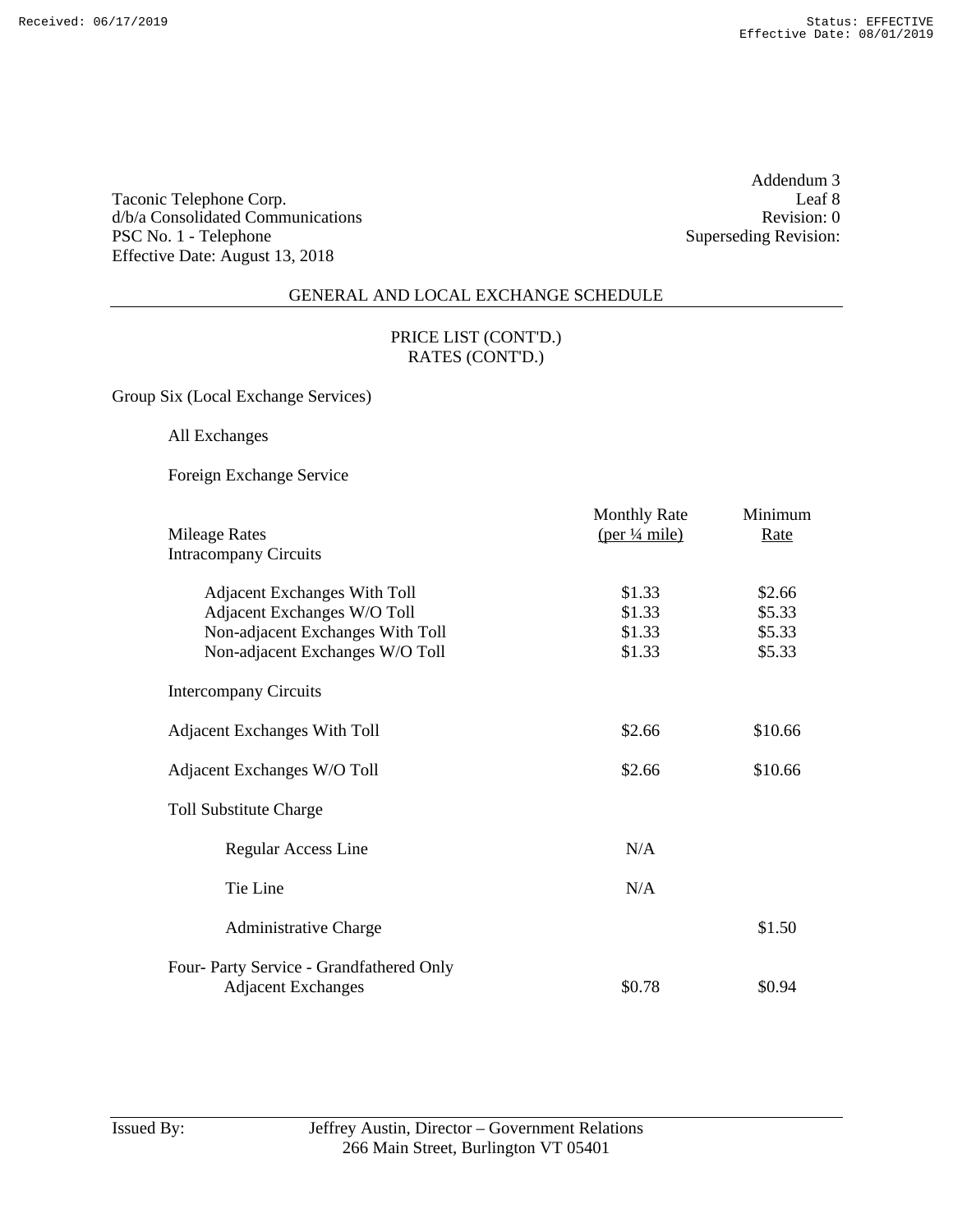Addendum 3<br>Leaf 9

## GENERAL AND LOCAL EXCHANGE SCHEDULE

### PRICE LIST (CONT'D.) RATES (CONT'D.)

Group Eleven (Directory)

The following rates are monthly per directory line for each listing in excess of the free allowance unless otherwise noted.

|                                         | Residential | <b>Business</b> |
|-----------------------------------------|-------------|-----------------|
| <b>Additional Standard Listing</b>      | \$1.05      | \$1.05          |
| <b>Indented Lisitng</b>                 | \$1.05      | \$1.05          |
| <b>Duplicate Listing</b>                | \$1.05      | \$1.05          |
| Reference Lisitng                       | \$1.05      | \$1.05          |
| Alternative Telephone Number (per line) | \$1.05      | \$1.05          |
| <b>Night Listing</b>                    | \$1.05      | \$1.05          |
| Foreign Listing                         | \$1.05      | \$1.05          |
| Non-Published Number                    | \$0.75      | \$0.75          |
| <b>Customized Number Service</b>        |             |                 |
| Monthly Number Charge                   | \$N/A       | \$N/A           |
| <b>Initial Search Charge</b>            | \$15.00     | \$15.00         |
| <b>Additional Search Charge</b>         | \$15.00     | \$15.00         |
| <b>Customized Number Listing</b>        | \$N/A       | \$N/A           |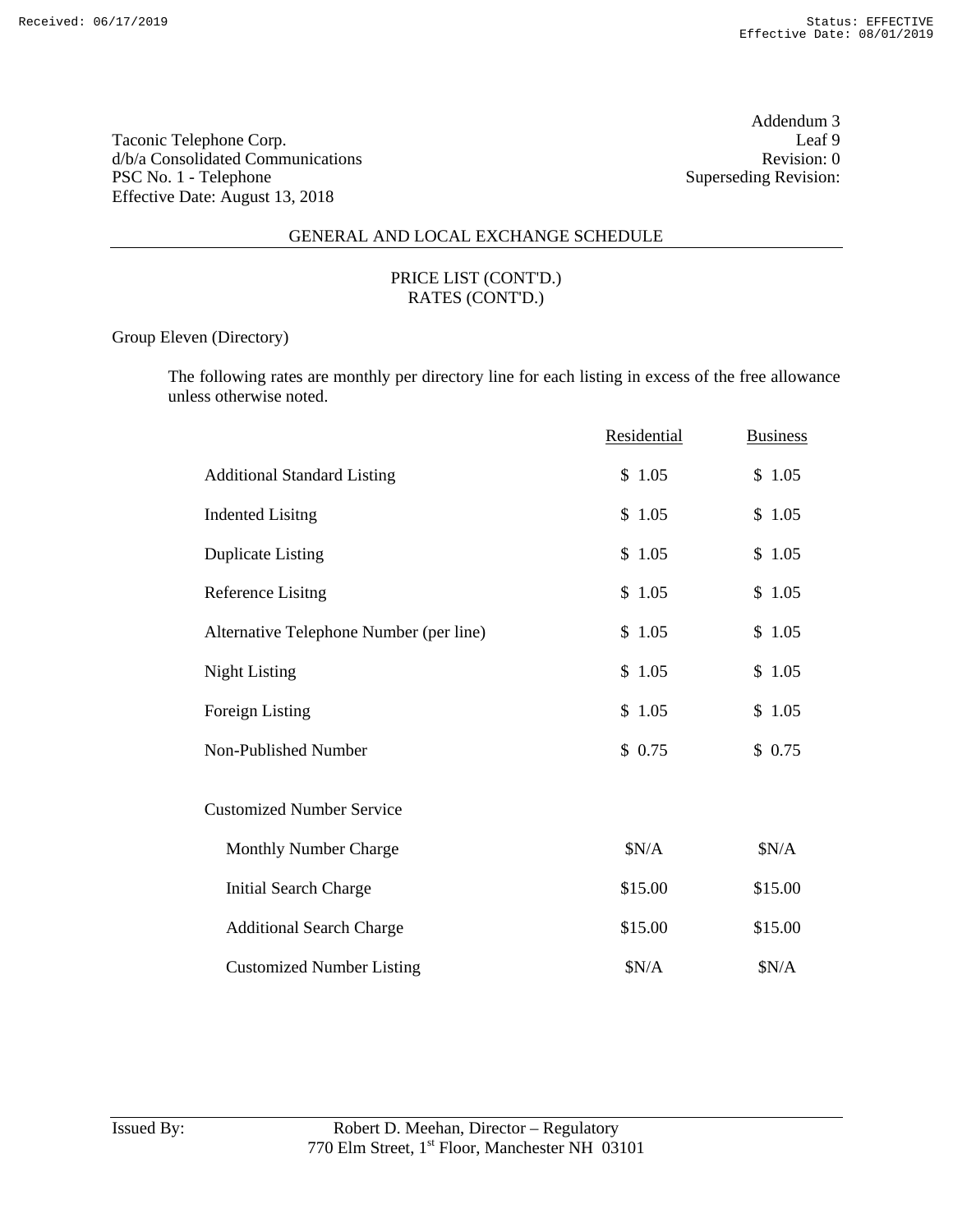Addendum 3<br>Leaf 10

## GENERAL AND LOCAL EXCHANGE SCHEDULE

### PRICE LIST (CONT'D.) RATES (CONT'D.)

Centrex Service

|                                       | <b>Monthly Rate</b><br>Per Access Line* |
|---------------------------------------|-----------------------------------------|
| <b>Basic CENTREX Service</b>          | \$3.95                                  |
| <b>Enhanced Basic CENTREX Service</b> | \$4.15                                  |
| <b>Business Set Service</b>           | \$4.35                                  |
| <b>Enhanced Business Set Service</b>  | \$4.50                                  |
|                                       |                                         |

\*Centrex feature only. Centrex Port and Link charges and FCC Subscriber Line Charge are also required on a per line basis. Service connection charges apply. Additions or changes in service requested by the customer after the initial installation will be subject to appropriate service connection charges per line.